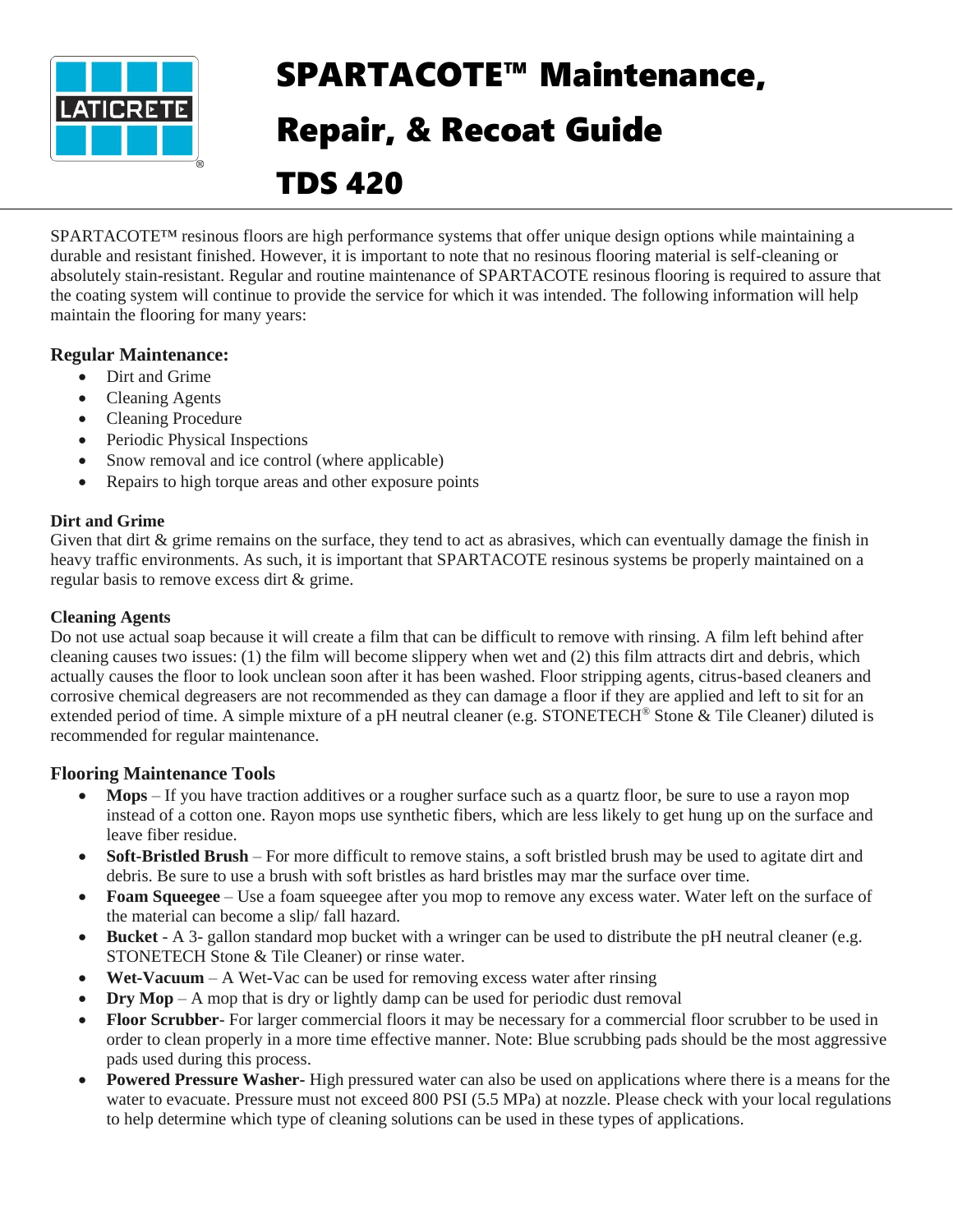## **Residential Cleaning Process**

- 1. Sweep entire floor to remove any loose dirt and grime with a dry mop and/or soft bristled broom. Although SPARTACOTE™ polyaspartic floors cannot be penetrated, loose dirt and grime can act as abrasives. If they are not regularly removed, over time they can wear or mar the floor surface.
- 2. For frequent cleaning, use STONETECH® Stone & Tile Cleaner as directed. Mixing ratios may vary for heavier soiled applications.
- 3. Apply cleaner with a squeegee or rayon mop and let stand for a few minutes so it can react with the surface.
- 4. Thoroughly mop surface with wet mop to remove any stains. For heavy soiled areas, a soft bristled brush may also be used to scrub the surface.
- 5. Rinse floor with clean water and use wet vacuum or squeegee to remove the excess water. A second rinsing is also recommended to ensure that no residue is left behind. Proper attention must be paid to removing the resultant emulsion of the cleaning solution and soil.
- 6. Once dirty water has been removed, the floor must be allowed to dry prior to returning to service.
- 7. If using high-pressure water blast, pressure must not exceed 800 PSI (5.5 MPa) at nozzle.
- 8. Dispose of contaminated water while paying special attention to local regulations governing the introduction of certain chemicals into surface water drains and sewer systems.

## **Commercial Cleaning Procedure:**

- 1. Sweep entire floor to remove any loose debris and dirt with a dry mop and/or soft bristled broom. Although SPARTACOTE polyaspartic floors are impermeable, loose dirt and grime can act as abrasives. If they are not regularly removed, over time they can wear or mar the floor coating.
- 2. When using a commercial floor scrubber, a blue scrubbing pad should be used; nothing more aggressive. Dilute the cleaning product according to manufacturer's recommendations.
- 3. For heavily soiled areas, a double-pass process may be used. In this process, the diluted mixture is laid down at a consistent rate with the pads spinning with the vacuum/squeegee remaining off during the first pass. This will leave a layer of the dilution on the surface, allowing for appropriate dwell time so that the cleaning agent can properly break up oils and debris. Make a second pass with the squeegees turned on in order to effectively remove the cleaning agents from the floor.
- 4. Rinse floor with clean water and use wet vacuum or squeegee to remove. A second rinsing is also suggested in some cases to ensure that no residue is left behind. Proper attention must be paid to removing the resultant emulsion of the cleaning solution and soil.
- 5. Once dirty water has been removed, the floor must dry prior to returning to service.
- 6. If using high-pressure water blast, pressure must not exceed 800 (5.5 MPa) PSI at nozzle.
- 7. Avoid the use of strong solvents, especially hydrocarbon-based solvents (e.g. benzene, kerosene, limonene, xylene, etc…).
- 8. Dispose of contaminated water while paying special attention to local regulations governing the introduction of certain chemicals into surface water drains and sewer systems.

#### **Inspections**

SPARTACOTE resinous flooring systems are highly durable, but, if subjected to extreme and (or) repetitive abrasive conditions, can cause wear or other physical damage to occur. Periodic inspections will provide a basis for the proper maintenance work to be performed to assure a long life expectancy of the coating system. The following is a suggested maintenance schedule:

- Weekly- physical inspections should be done in harsh environments in which the resinous flooring system is exposed to excessive wear or traffic.
- Monthly physical inspections should be done in environments, which have normal traffic to determine if there are any areas of excessive wear or physical damage to the coating.
- Semi-annually make a thorough physical inspection. Such inspections should include (but are not limited to):
	- 1. Inspect the sealant in joints for proper adhesion. Also, determine if there are any cohesive failures or physical damage to the sealant from traffic.
	- 2. Inspect the joints for evidence of leaks where possible.
	- 3. Inspect areas where there beams or columns for evidence of stress cracking or excessive movement.
	- 4. Inspect the entire structure's movement joints for cracks, which show evidence of a difference in plane of the materials.
	- 5. Inspect drains or scuppers to assure there is nothing clogging or blocking them, to avoid ponding water on the surface.